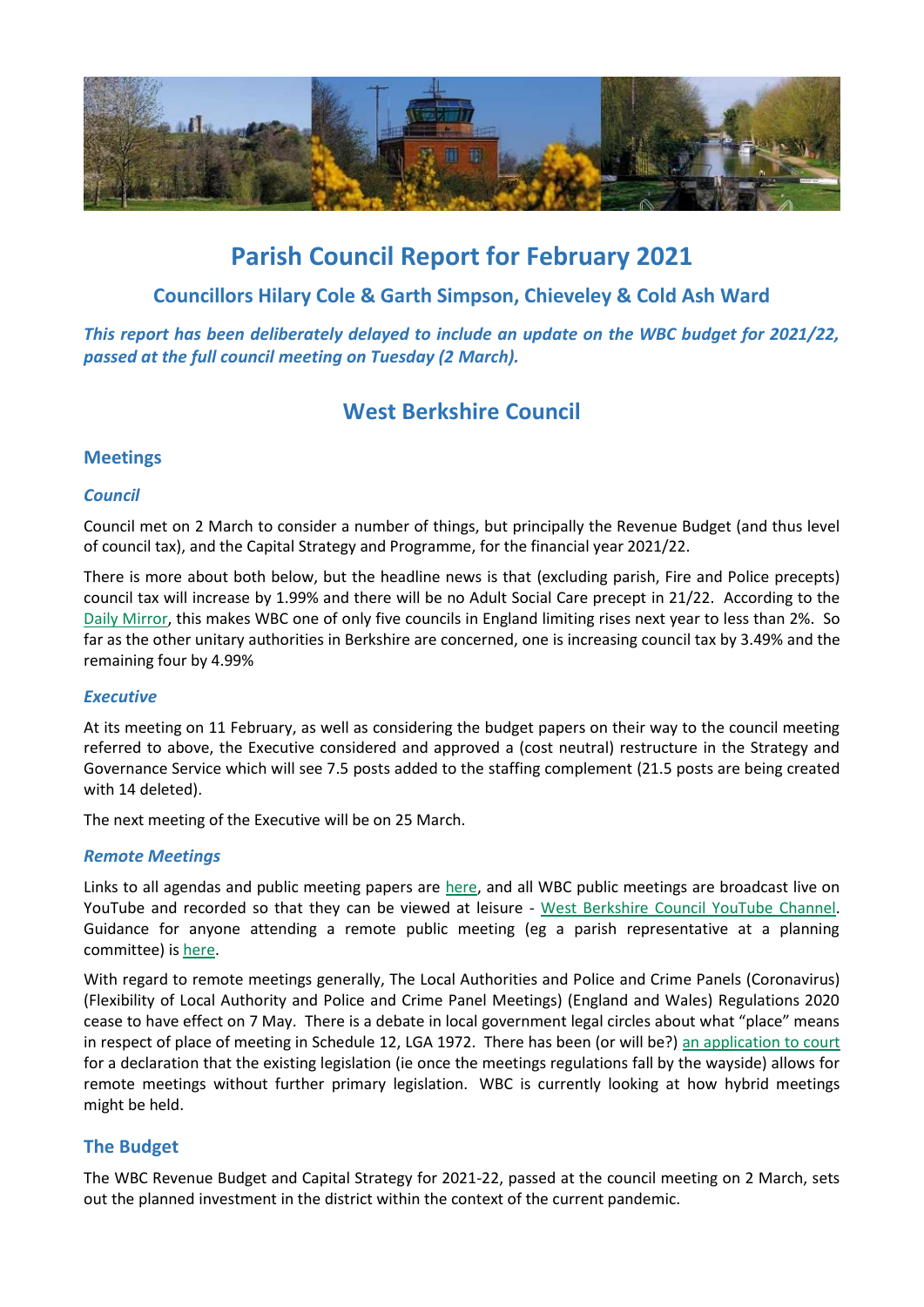As detailed above, the council tax increase has been limited to 1.99% without any increase in the Adult Social Care precept, and also without any cuts to essential services.

The budget treads a careful path between affordability, core infrastructure, and new investment to support our council strategies - the decreased (immediate) demand for adult social care services, due to Covid-19, alongside the extensive financial support from central government and the continued strong financial control of the council, means that we are able to support our residents' finances as well as investing in vital services.

WBC has received significant Government support during the pandemic, meaning that there can be continued investment in services, promoting the priorities set out in the Council Strategy, with key investments outlined in the budget including:

- **•** £12.5m investment in the WBC Environment Strategy;
- £900k to introduce separate food waste collections;
- £40m investment in the People Directorate with a focus on Education projects;
- £11.9m for the Highways improvement programme;
- £500k allocated from Community Infrastructure Levy (CIL) to fund 16 community bids for improvements, including a new Multi Use Community Hub in Calcot, a pond restoration in East Ilsley and several new and enhanced community halls.

#### **Covid-19**

#### *The Roadmap Out Of Lockdown*

With the early signs of spring beginning to show, residents are no doubt heartened by the Government announcement setting out the roadmap for the easing of lockdown, and the prospect of a summer with greater freedoms.

Whilst it is natural for us to wish to see normality returning with eagerness we must never the less continue to observe the current rules until the gradual relaxation commences which starts with our schools from 8 March. Meanwhile, and until a larger number of the adult population has been vaccinated we must all continue with Hands, Face, Space, to help protect others. Better days are coming…

The Government has outlined the four tests of Pace, Efficacy, Pressure on the NHS, and Risk of Variants further information about the easing of lockdown can be found in th[e Four Step Plan.](https://www.gov.uk/government/publications/covid-19-response-spring-2021)

#### *Local Infection Rates*

West Berkshire is seeing a sharp decline in infection rates although there remain a number of new cases being reported daily. The current rolling weekly rate is now down to just over 60 per 100,000 but is hoped to continue to decrease significantly over time.

As previously referred to, Berkshire local Covid information about the daily reported cases in the district (and across Berkshire), and the weekly per 100,000 rate (one of the principal factors in any decision making) can be accessed from Berkshire Public Health [website.](http://www.berkshirepublichealth.co.uk/)



#### *Vaccinations – Local Position*



The Covid vaccination rollout is now being handled in two tranches – cohort 6 (those aged 16-64 with underlying health conditions) are being called to the PCN (Primary Care Network) hubs at Newbury Racecourse and Pangbourne, with cohorts 5 and 7 receiving NHS letters to go to the mass vaccination centres, such as the one that opened at the Madejski Stadium on 22 February.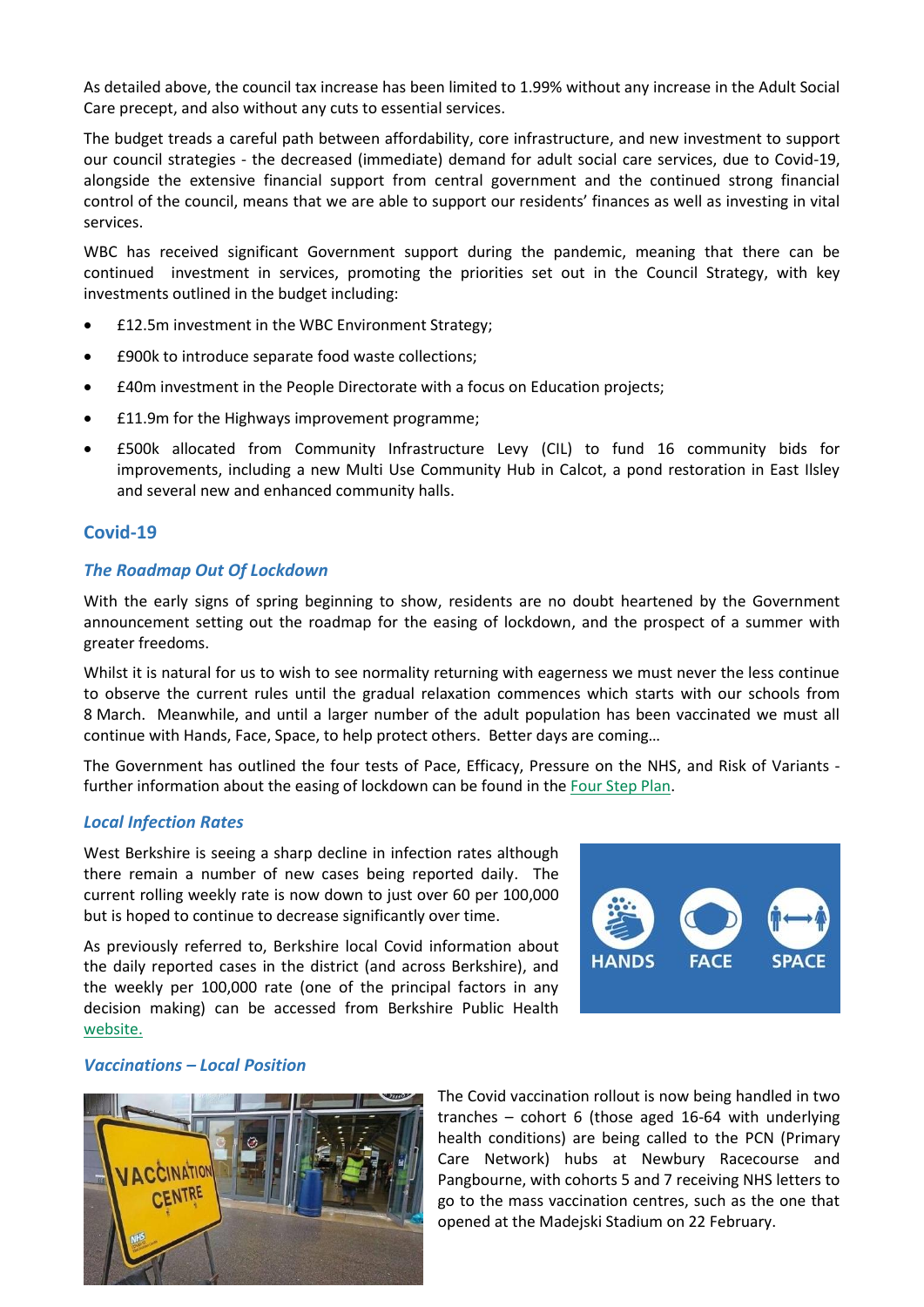It is anticipated that all over 50s will have been offered their first vaccine by the end of April, alongside the delivery of second doses within twelve weeks of the first.

If the pace and supply can be maintained the remaining adult population will have been offered vaccinations by the end of July. Further information regarding vaccination can be found on the Berkshire Public Health websit[e here.](https://www.berkshirepublichealth.co.uk/vaccinations)

### *Vaccinations – National Position*

Weekly reports on the vaccine rollout are being published by NHS [here,](https://www.england.nhs.uk/statistics/statistical-work-areas/covid-19-vaccinations/) giving data at an Integrated Care System (ICS) level – in our case at the level of the Buckinghamshire, Oxfordshire and Berkshire West ("BOB") ICS. Additionally, Government data can be foun[d here.](https://coronavirus.data.gov.uk/details/vaccinations)

## *Community Testing*

Rapid widespread testing – also known as lateral flow testing or community testing - is a key tool in the fight against Coronavirus. Lateral flow testing can identify people who don't have any Covid-19 symptoms (referred to as asymptomatic) and may be spreading the virus without knowing it.

During February the district has opened four sites where tests can be carried out for key workers, these can be found at Highwood Copse Primary School, Thatcham Rugby Club and sites at Hungerford Rugby Club and Burghfield Community Sports Association.

Around one in three people who are infected with Covid-19 have no symptoms and could be spreading the disease without knowing it. Broadening testing to identify people showing no symptoms will mean that positive cases can be found more quickly, helping to break the chain of transmission.

Testing is available to critical and keyworkers and those who have to travel for work or care for others. However the Council is also inviting the self-employed and those in small businesses to get tested as well. Testing is only for those without any symptoms - anyone who does have symptoms should book a test at www.nhs.uk/coronavirus, or by calling 119, or at *Lateral Flow Testing - [West Berkshire Council](https://www.westberks.gov.uk/lft)*.

#### *Community Support Hub*

Our [support hub](https://info.westberks.gov.uk/supporthub) can still be contacted on 01635 503579 if needed.

#### *Local Outbreak Engagement Board*

The Local Outbreak Engagement Board meets on alternate weeks in private and in public. Thus, each fortnight, there is a live broadcast meeting to update residents of the current activities relating to Covid-19 in and around the district (and beyond). Public meetings are available on the Council's YouTube channel and further information about the Board can be found [here.](http://decisionmaking.westberks.gov.uk/mgCommitteeDetails.aspx?ID=528)



## *Covid Marshalls*

In addition to Marshalls stationed at local testing centres (see above), six WBC Covid Marshalls started work across the district during February.

The Marshalls will undertake a range duties including advising and supporting members of the public and businesses to follow social distancing rules.

They travel across the district, working in shifts to cover seven days a week, using their local knowledge to cover

priority areas such as supermarkets and other shops, markets, parks and open spaces. The cost will be met by Covid-19 funding provided to the Council by central government.

## *Coronavirus Information On The WBC Website*

The Council keeps up to date information for residents and businesses on the [website.](https://info.westberks.gov.uk/coronavirus-support)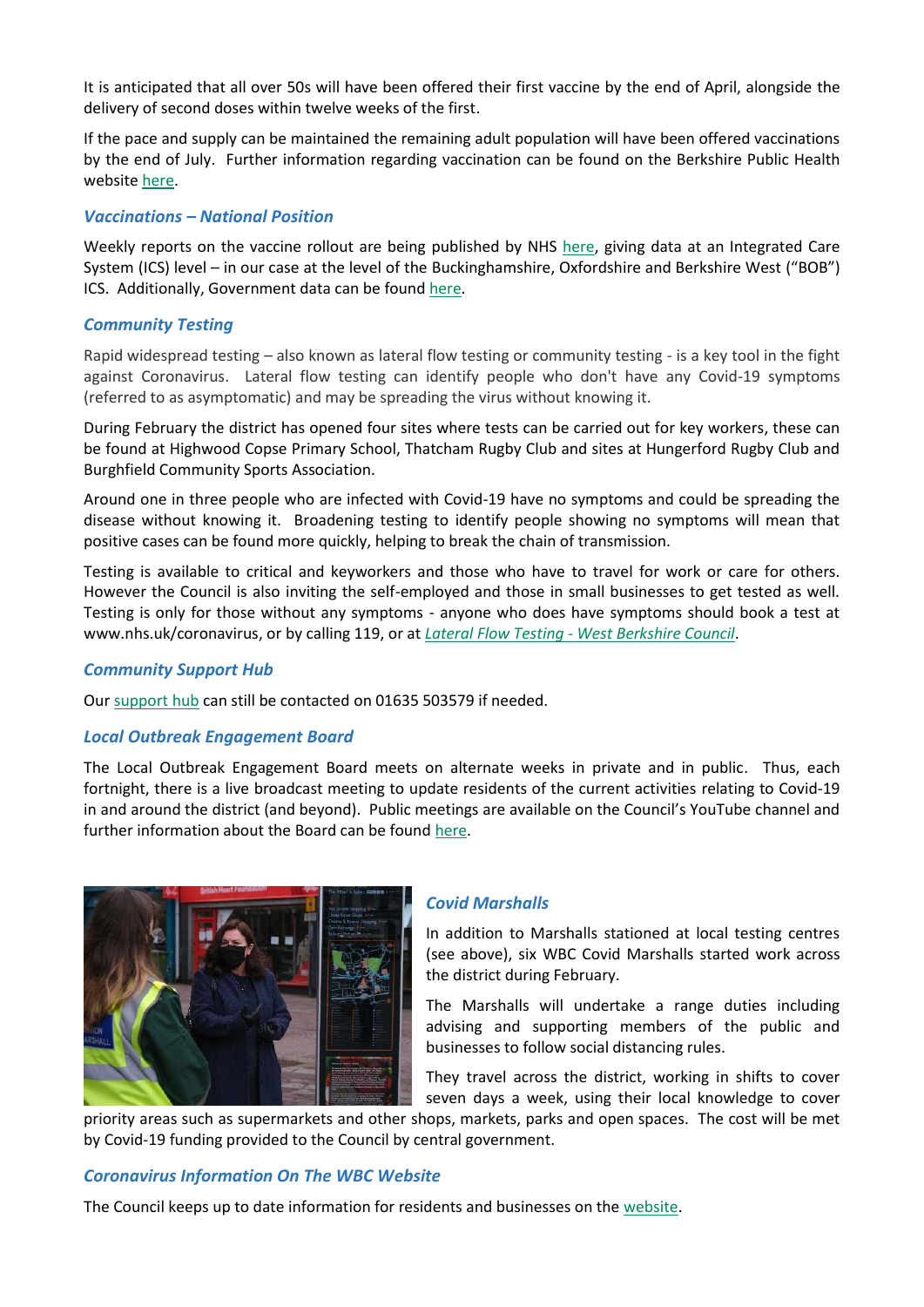#### *Winter Hardship Grant Scheme*

Support continues to be available for residents who are in need of help with food, utility bills and other essentials - for more information and applications, g[o here.](https://www.westberks.gov.uk/article/37697/Apply-for-a-COVID-Winter-Grant)

#### *Financial Support for Businesses*

West Berkshire Council is administering a further series of grant schemes to support local businesses that have been affected by the national coronavirus restrictions (and details of the new grant for Early Years Education Providers are set out below).

Information about eligibility, and how businesses who have not received support previously can apply, can be found [here.](https://info.westberks.gov.uk/coronavirus-business)

### *'Surviving to Thriving' - £200k Covid-19 Mental Health Fund*

WBC and Greenham Trust have each pledged £100k to set up a joint fund to enable voluntary and community sector organisations in West Berkshire to apply for grants of between £500 and £30k to fund projects aimed at helping improve the mental health and wellbeing of local residents impacted by Covid-19.

Requests for grants made via The Good Exchange (Greenham Trust's online funding and fundraising platform) will reviewed weekly so organisations are encouraged to apply as soon as possible.

This partnership initiative is designed to enable not-for-profit organisations to carry out small, meaningful projects that can help mitigate the impact that Covid-19 has had on mental health and wellbeing in the district. It also means that smaller organisations will also have the opportunity to apply for funds to carry out their activities (possibly online), one-off purchases or new initiatives.

### **Education**

#### *Back To School*

In line with the Government's recent announcements regarding the first stage of easing lockdown, schools will open to all pupils on Monday 8 March. As ever, safety is paramount and WBC is working hard with schools to ensure that appropriate measures and testing facilities are in place (see above on Community Testing).

The reopening of schools will be welcomed by children and parents alike, and a huge tribute needs to be paid to all the parents, grandparents, other carers and teaching staff who have worked tirelessly educating children at home and in school through the variety of teaching methods.

#### *Young People Not In Education, Employment Or Training (NEET)*

Young people have been among the hardest hit by the economic impact of Covid-19, but in West Berkshire the number of those counted as NEET remains low - with 97.5% of all of our young people in education, employment or training our figures are not currently only the highest in Berkshire but the highest in the whole of the South East.

#### *Grant for Early Years Education Providers*

Grants of up to £3k are available to Early Years education providers to help them with the challenges of the pandemic – all providers will have been contacted by WBC with details of the application process

## **Adult Social Care**

#### *Care Home Visiting Policy*

Following the announcement that, from next Monday (8 March) every care home resident will be allowed one regular indoor visitor, permitted (subject to having a negative lateral flow test) to hold hands with the resident, WBC Adult Social care is awaiting publication of the full guidance in order to re-publish its [visiting](https://www.westberks.gov.uk/media/49075/Care-Home-visitors-protocol/pdf/ASC_Care_Home_visitors_protocol_V3__A4_21.pdf?m=637468334962800000)  [policy and guidance.](https://www.westberks.gov.uk/media/49075/Care-Home-visitors-protocol/pdf/ASC_Care_Home_visitors_protocol_V3__A4_21.pdf?m=637468334962800000)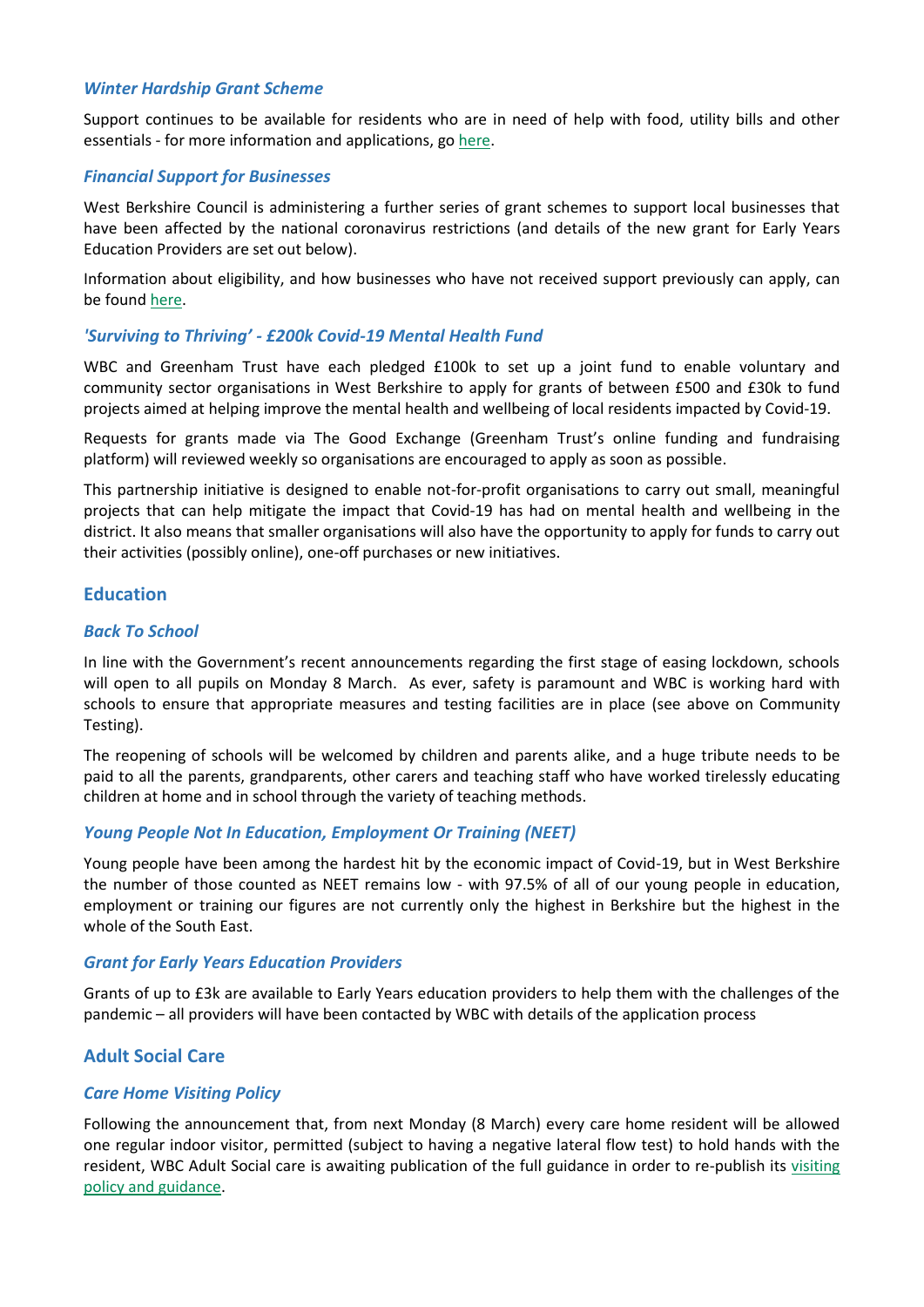#### *Walnut Close Care Home*

All the residents from Walnut Close have now moved to their new surrounding (see November's report), with most moving into WBC's Birchwood care home, and Walnut Close has closed.

## **Leisure and Culture**

#### *Newbury Sports Ground*

The consultation referred to last month has now closed and there will be a report to the Executive later this month.

A summary of the responses and details of any decision taken will then be posted on the WBC website. If further steps to develop the new sports ground are then to be taken, there will be a need to apply for planning permission, in turn open to scrutiny and comment.



#### *Libraries*

West Berkshire Libraries are anticipated to reopen on 12 April subject to the Governments lockdown easing tests being met.

The easiest way to continue to borrow titles is via the apps BorrowBox and Libby, which can be downloaded from the Apple app store and Google Play store, and anyone with a Kindle tablet can download the apps from Amazon. Anyone who has these apps can then search for West Berkshire Libraries and login using their library card number and PIN (members can reset their library PIN [here\)](https://westberks.spydus.co.uk/pin). Customers who need help with this can drop an email to the library, where staff will be happy to help: [library@westberks.gov.uk.](file:///C:/Users/jcooper/AppData/Local/Microsoft/Windows/Temporary%20Internet%20Files/Content.Outlook/WLZSEWNQ/library@westberks.gov.uk)

Customers who are not already members of the library can join online to get free, instant access to the elibrary b[y registering.](http://www.westberks.gov.uk/libraries)

Residents are encouraged to check out the extensive programme of activities for children and adults, which will continue online, and follow the library Facebook, Twitter or Instagram pages (@WBerksLibraries).

### *West Berkshire Lottery's Community Fund Awards Nearly £14k To Twelve Local Charities*

WBC has announced that the West Berkshire Community Fund, standing at £13,957 as at January 2021, is being distributed to twelve local charities registered with the West Berkshire Lottery following application bids from these organisations. The awards were determined by an independent panel who meet annually to consider applications from eligible causes.

All of the successful bid applicants to the Fund are undertaking vital work for the community, including young people and the disadvantaged. The independent judging panel was delighted to award the community funding to these deserving organisations to support their services or facilities to improve the lives of others, especially during the Covid-19 pandemic.

The successful applicants in the January 2021 round have been awarded as follows:

- 1st Theale & Calcot Scout Group £1,500 in running costs, including the national scouts membership fee, to continue to offer participating children a varied programme of events and badges.
- Action for Pangbourne Toilets Charitable Trust £500 to maintain the building and help towards the cost of the contract cleaners.
- Citizens Advice West Berkshire £750 to continue providing Spending Diaries and financial capability support to clients who are now faced with a much smaller income due to the pandemic and desperately in need of budgeting advice.
- City Arts Newbury £500 to offer free-to-access activities for children as part of its developing Community Outreach programme.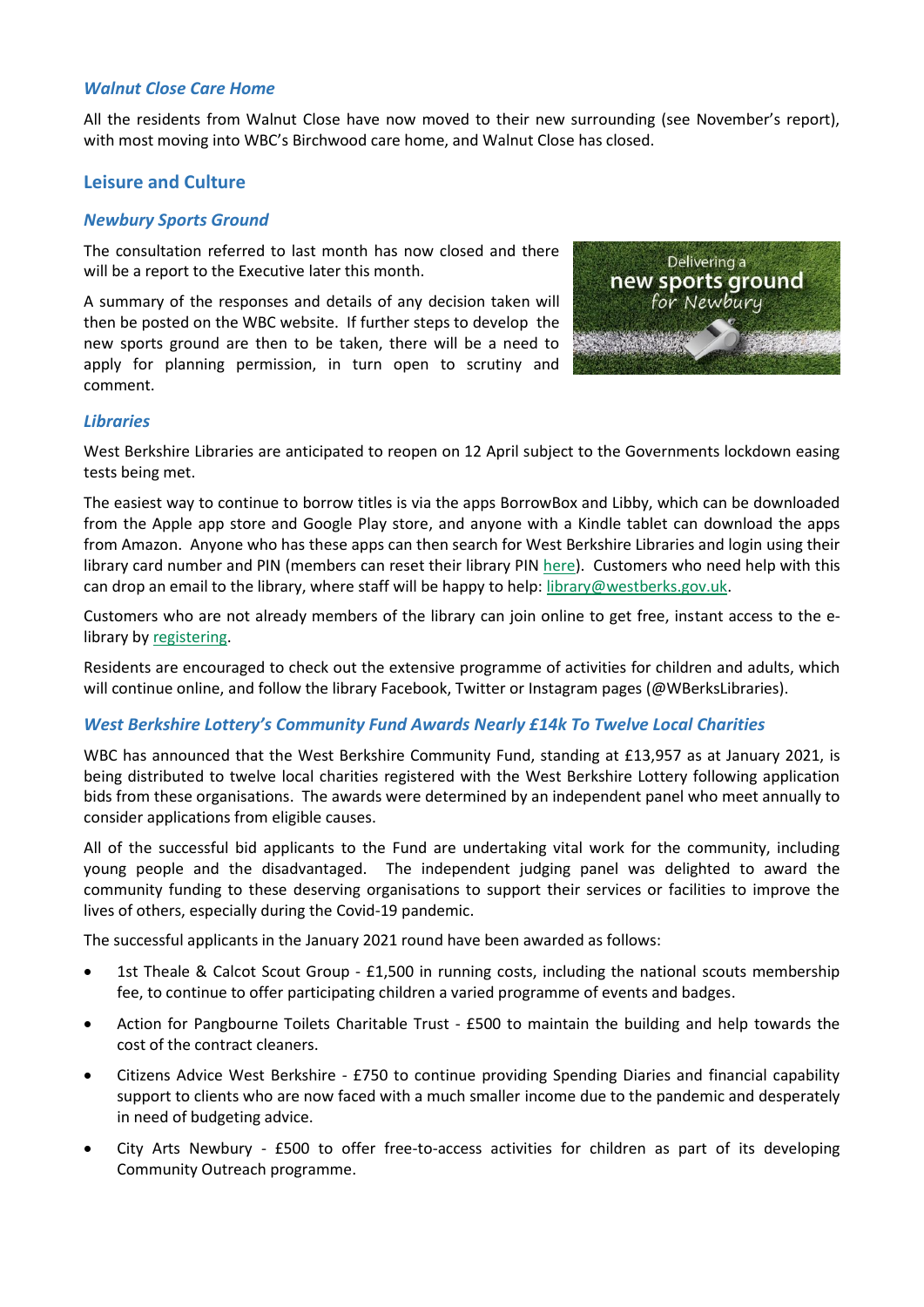- Home-Start West Berkshire £2,140 towards a new project called Preventing Poverty. This project will help enable a Family Coordinator to support 20-25 volunteers who are helping families to alleviate the stress that come when they can't make ends meet.
- Love Lane Pre-School, Donnington £2,000 to develop further the school's outside learning area with the installation of an awning to protect the children from sun and rain as they learn and play outside.
- St Mark's Church of England Schools Association £1,000 to provide the school with laptops to benefit all pupils and support them in reaching their full potential when used in the classroom environment.
- Swings & Smiles, Thatcham £947 to help fund a tactile wall panel for children with special needs.
- Thatcham Park School Parents and Friends Association £1,000 to fund a ramp from the school's main playground onto the playing field.
- The Downs School, Compton £1,500 to create a therapeutic garden for pupils to meet with teachers and support workers in a safe open space, when feelings become too overwhelming and a therapeutic approach is required.
- Time To Talk £2,000 to use towards a digital transformation project to enable the charity's mental health counselling services for young people to continue to expand and become increasingly more efficient.
- West Berkshire Therapy Centre £120 towards an annual Pro license for Zoom Conferencing to allow trustees to meet to discuss support the development and executing plans for trust members.

Local, not-for-profit organisations or groups who would like to sign up to raise funds for free through the West Berkshire Lottery are invited to visi[t West Berkshire Lottery](https://www.westberkshirelottery.co.uk/) for further information and to register.

## **Transport and Countryside**

## *Active Travel*

WBC has launched a set of draft measures to help the public safely make walking or cycling part of their daily travel choices, and is inviting feedback from the community to help shape these plans. The public consultations can be found at [Active Travel Consultation.](https://westberksatschemes.commonplace.is/)

Designed to encourage 'active travel' by introducing more walking and cycling opportunities throughout the district, the draft proposals include:

- West Berks Local Cycling & Walking Infrastructure Plan (LCWIP). This emerging draft transport policy is about making streets work for everyone, thus helping to make West Berkshire a better place to live, work and visit.
- Crown Mead Cycleways. The emerging LCWIP has identified the A4 as a primary route with high potential for increased cycle trips if appropriate infrastructure were to be provided.
- Western Avenue Cycleways. The A4 Western Avenue in Speen, Newbury has been identified as a high priority corridor for cycling and walking routes. The plan proposes permanent measures to create and improve travel routes for cyclists and pedestrians.
- West Berks Active Streets. These are various smaller scheme draft plans to help improve facilities and grow walking and cycling opportunities in West Berkshire including proposals for restricted access on Lawrence's Lane and Deadman's Lane in Thatcham and Theale respectively. In addition, if any resident would like to submit a specific walking and cycling proposal of their own, or comment on a location which falls outside of the currently identified schemes, they can do so via the Active Travel Heat Map within the West Berks Active Streets section of consultation portal.
- Calcot Schools Streets. This pilot School Zone/School Street Scheme is designed to make the streets around the schools safer and suitable for more walking and cycling, as well as improve the air quality.

The Crown Mead Cycleways and Western Avenue Cycleways proposals are each open for consultation until on Friday, 9 April. The remainder are eight week consultations that will finish on Friday 23 April.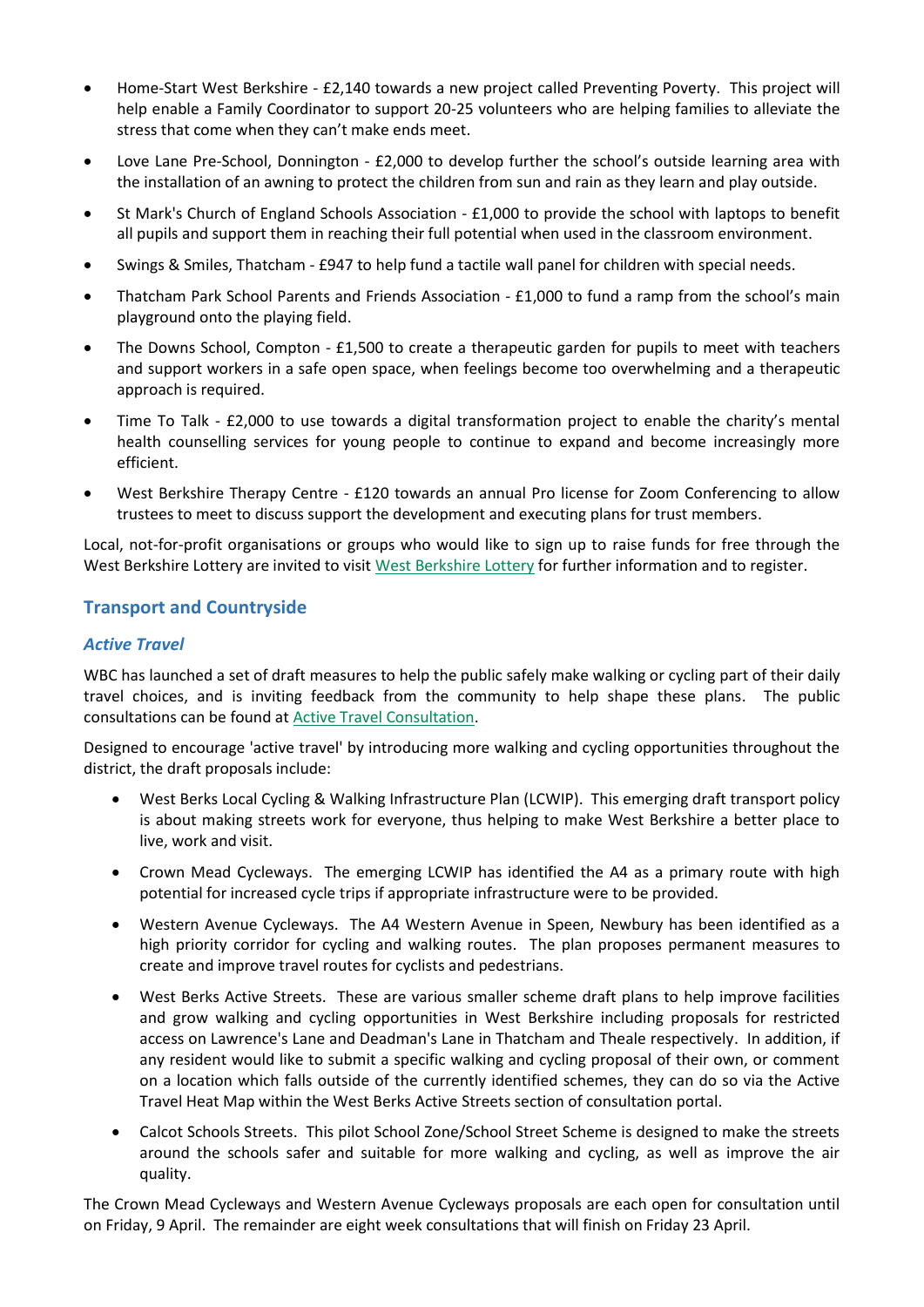With the exception of the LWCIP, the implementation of the Active Travel proposals will be funded through the £495,000 award from the Department for Transport's Active Travel Fund, following the Council's bid to further develop a lasting, safe environment for walking and cycling.

With their emphasis on promoting health and wellbeing, maintaining a green district and enhancing sustainability, the proposals support the WBC Council Strategy, Environment Strategy, Health and Wellbeing Strategy, Local Transport Plan and Covid-19 Recovery Strategy.

## **Communications Channels**

As well as Twitter there are also a number of Facebook pages which the Council uses, for example:

- West Berkshire Council;
- West Berkshire Community Support Hub Group;
- West Berkshire Libraries.

The WBC website also contains more about the CSH and useful information for residents and businesses:

| Residents          | https://info.westberks.gov.uk/coronavirus-residents    |
|--------------------|--------------------------------------------------------|
| <b>Business</b>    | https://info.westberks.gov.uk/coronavirus-business     |
| Community hub      | https://info.westberks.gov.uk/coronavirus-communityhub |
| Broadcast meetings | West Berkshire Council YouTube Channel                 |

Linked to all of these initiatives is the WBC Customer Service telephone line: 01635 551111.

## **Other Matters**

## **Census - March 2021**

A reminder that the Census will take place on 21 March and that is It is a statutory obligation to complete it.



The Office of National Statistics is leading the planning and delivery of the Census, with local authorities such as WBC being key beneficiaries of the resulting data.

WBC will be supporting the work to ensure that the Census 2021 is a success (defined by achieving a 95% response rate nationally whilst ensuring that no local area achieves a rate below 80% and, for the 2021 Census, to receive 75% of responses on line).

## **May Elections**

Elections for the Thames Valley PCC and for town and parish council vacancies are to be held (delayed due to Covid-19) on 6 May 2021:

- Thames Valley Police and Crime Commissioner;
- Lambourn Parish Council (one seat in the Lambourn Ward and one seat in the Upper Lambourn Ward);
- Stratfield Mortimer Parish Council (three seats);
- Newbury Town Council Clay Hill Ward (one seat).

Polling Stations will be subject to stringent Government Covid safety measures to ensure electors can vote safely.